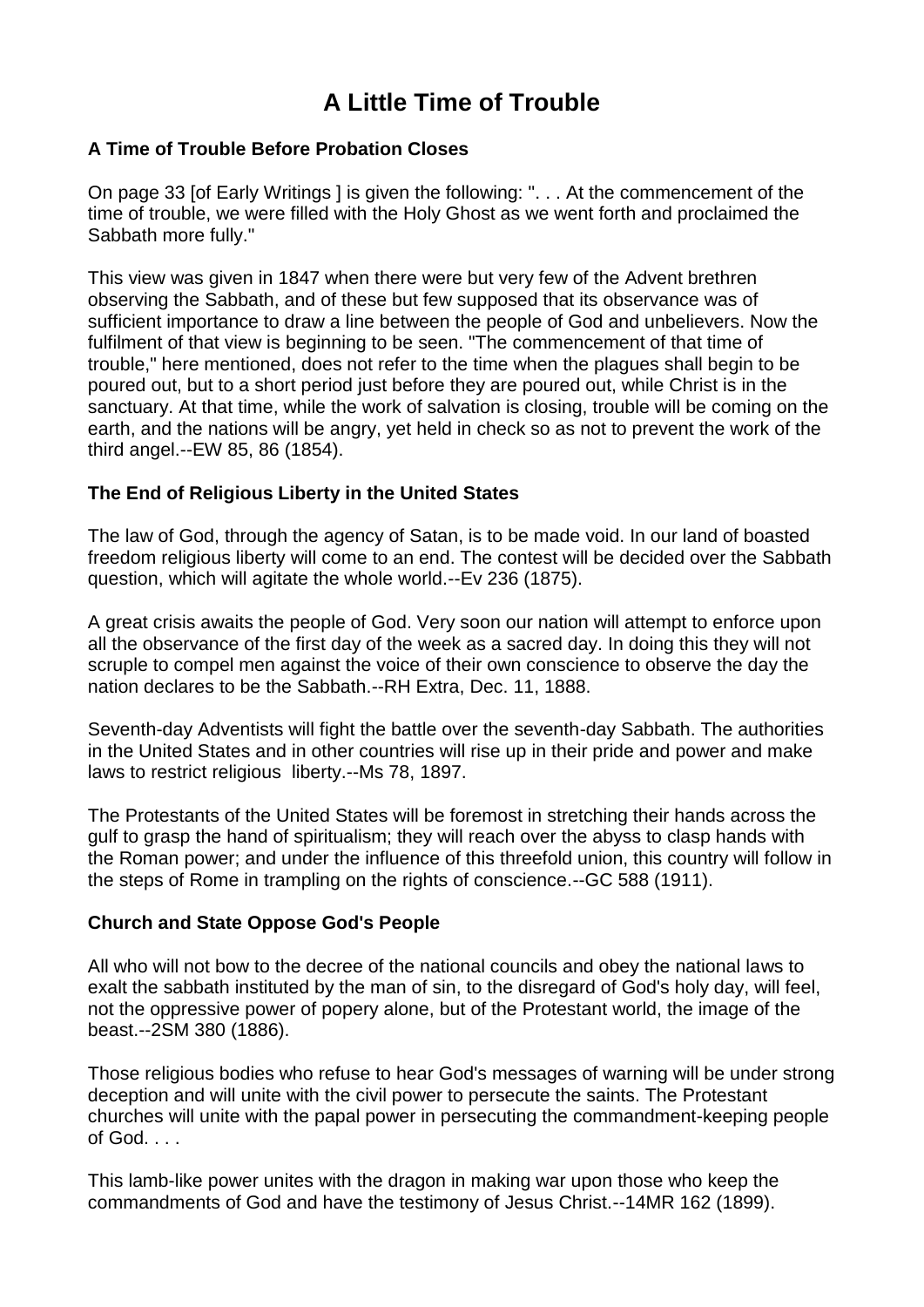The church appeals to the strong arm of civil power, and in this work papists and Protestants unite.--GC 607 (1911).

# **Before the Courts**

Those who live during the last days of this earth's history will know what it means to be persecuted for the truth's sake. In the courts injustice will prevail. The judges will refuse to listen to the reasons of those who are loyal to the commandments of God because they know the arguments in favour of the fourth commandment are unanswerable. They will say, "We have a law, and by our law he ought to die." God's law is nothing to them. "Our law" with them is supreme. Those who respect this human law will be favoured, but those who will not bow to the idol sabbath have no favours shown them.--ST May 26, 1898.

In cases where we are brought before the courts, we are to give up our rights, unless it brings us in collision with God. It is not our rights we are pleading for, but God's right to our service.--5MR 69 (1895).

# **Adventists Will Be Treated With Contempt**

The same masterful mind that plotted against the faithful in ages past is still seeking to rid the earth of those who fear God and obey His law. . . .

Wealth, genius, education, will combine to cover them with contempt. Persecuting rulers, ministers, and church members will conspire against them. With voice and pen, by boasts, threats, and ridicule, they will seek to overthrow their faith.--5T 450 (1885).

There will come a time when, because of our advocacy of Bible truth, we shall be treated as traitors.--6T 394 (1900).

Those who honour the Bible Sabbath will be denounced as enemies of law and order, as breaking down the moral restraints of society, causing anarchy and corruption, and calling down the judgements of God upon the earth. Their conscientious scruples will be pronounced obstinacy, stubbornness, and contempt of authority. They will be accused of disaffection toward the government.--GC 592 (1911).

All who in that evil day would fearlessly serve God according to the dictates of conscience, will need courage, firmness, and a knowledge of God and His Word, for those who are true to God will be persecuted, their motives will be impugned, their best efforts misinterpreted, and their names cast out as evil.--AA 431, 432 (1911).

# **All Kinds of Persecution**

The persecutions of Protestants by Romanism, by which the religion of Jesus Christ was almost annihilated, will be more than rivalled when Protestantism and popery are combined.--3SM 387 (1889).

Satan has a thousand masked batteries which will be opened upon the loyal, commandment-keeping people of God to compel them to violate conscience.--Letter 30a, 1892.

We need not be surprised at anything that may take place now. We need not marvel at any developments of horror. Those who trample under their unholy feet the law of God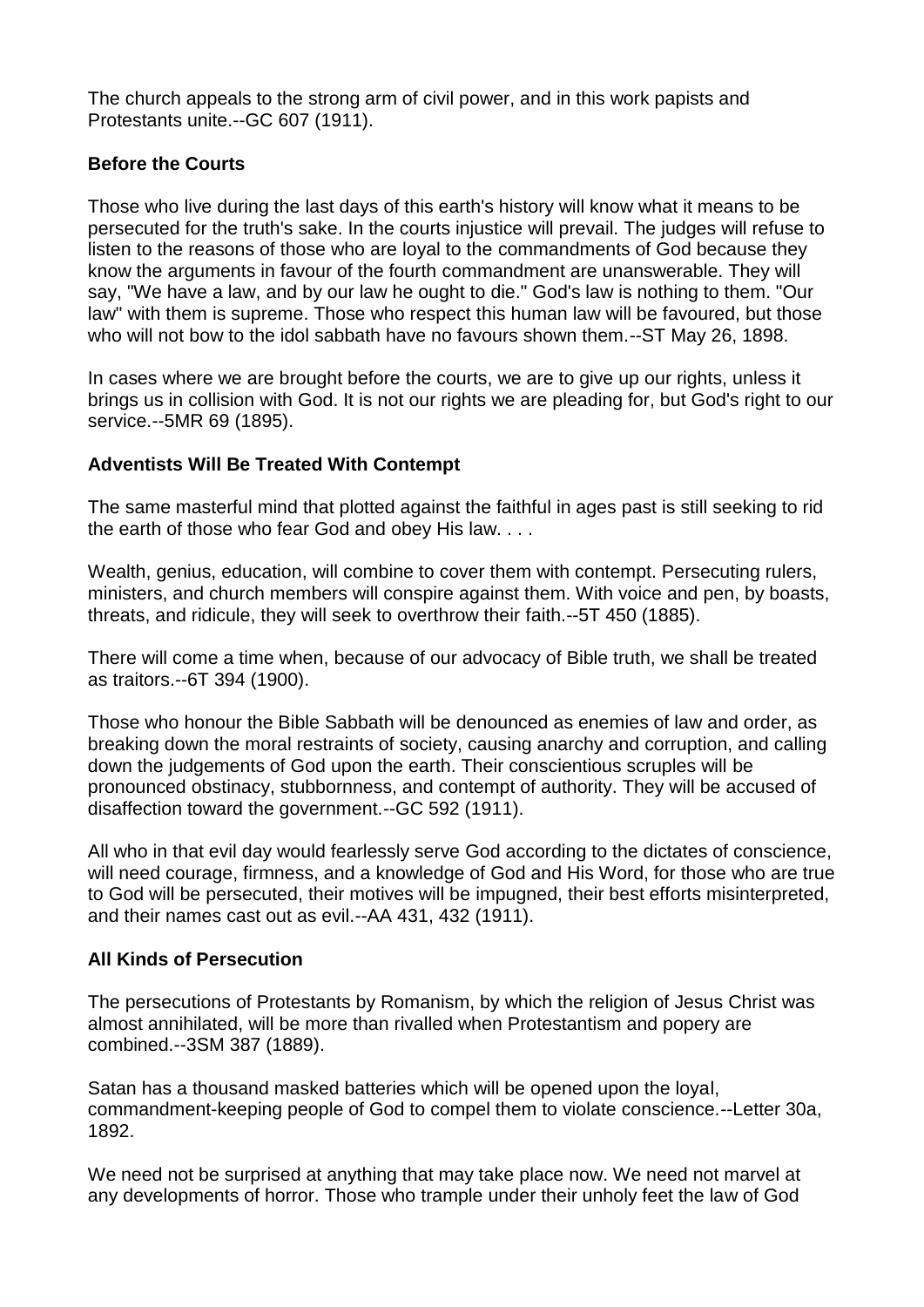have the same spirit as had the men who insulted and betrayed Jesus. Without any compunctions of conscience they will do the deeds of their father the devil.--3SM 416 (1897).

Let those who desire to be refreshed in mind and instructed in the truth study the history of the early church during and immediately following the Day of Pentecost. Study carefully in the book of Acts the experiences of Paul and the other apostles, for God's people in our day must pass through similar experiences.--PC 118 (1907).

# **Every Earthly Support Will Be Cut Off**

Hoarded wealth will soon be worthless. When the decree shall go forth that none shall buy or sell except they have the mark of the beast, very much means will be of no avail. God calls for us now to do all in our power to send forth the warning to the world.--RH March 21, 1878.

The time is coming when we cannot sell at any price. The decree will soon go forth prohibiting men to buy or sell of any man save him that hath the mark of the beast. We came near having this realised in California a short time since, but this was only the threatening of the blowing of the four winds. As yet they are held by the four angels. We are not just ready. There is a work yet to be done, and then the angels will be bidden to let go, that the four winds may blow upon the earth.--5T 152 (1882).

In the last great conflict in the controversy with Satan those who are loyal to God will see every earthly support cut off. Because they refuse to break His law in obedience to earthly powers they will be forbidden to buy or sell.--DA 121, 122 (1898).

Satan says . . . "For fear of wanting food and clothing they will join with the world in transgressing God's law. The earth will be wholly under my dominion."--PK 183, 184 (c. 1914).

Some Are Imprisoned for Their Faith Some will be imprisoned because they refuse to desecrate the Sabbath of the Lord.--PC 118 (1907).

As the defenders of truth refuse to honour the Sunday-sabbath some of them will be thrust into prison, some will be exiled, some will be treated as slaves. To human wisdom all this now seems impossible, but as the restraining Spirit of God shall be withdrawn from men and they shall be under the control of Satan, who hates the divine precepts, there will be strange developments. The heart can be very cruel when God's fear and love are removed.--GC 608 (1911).

If we are called to suffer for Christ's sake, we shall be able to go to prison trusting in Him as a little child trusts in its parents. Now is the time to cultivate faith in God.--OHC 357 (1892).

# **Many Will Be Put to Death**

The best thing for us is to come into close connection with God and, if He would have us be martyrs for the truth's sake, it may be the means of bringing many more into the truth.-- 3SM 420 (1886).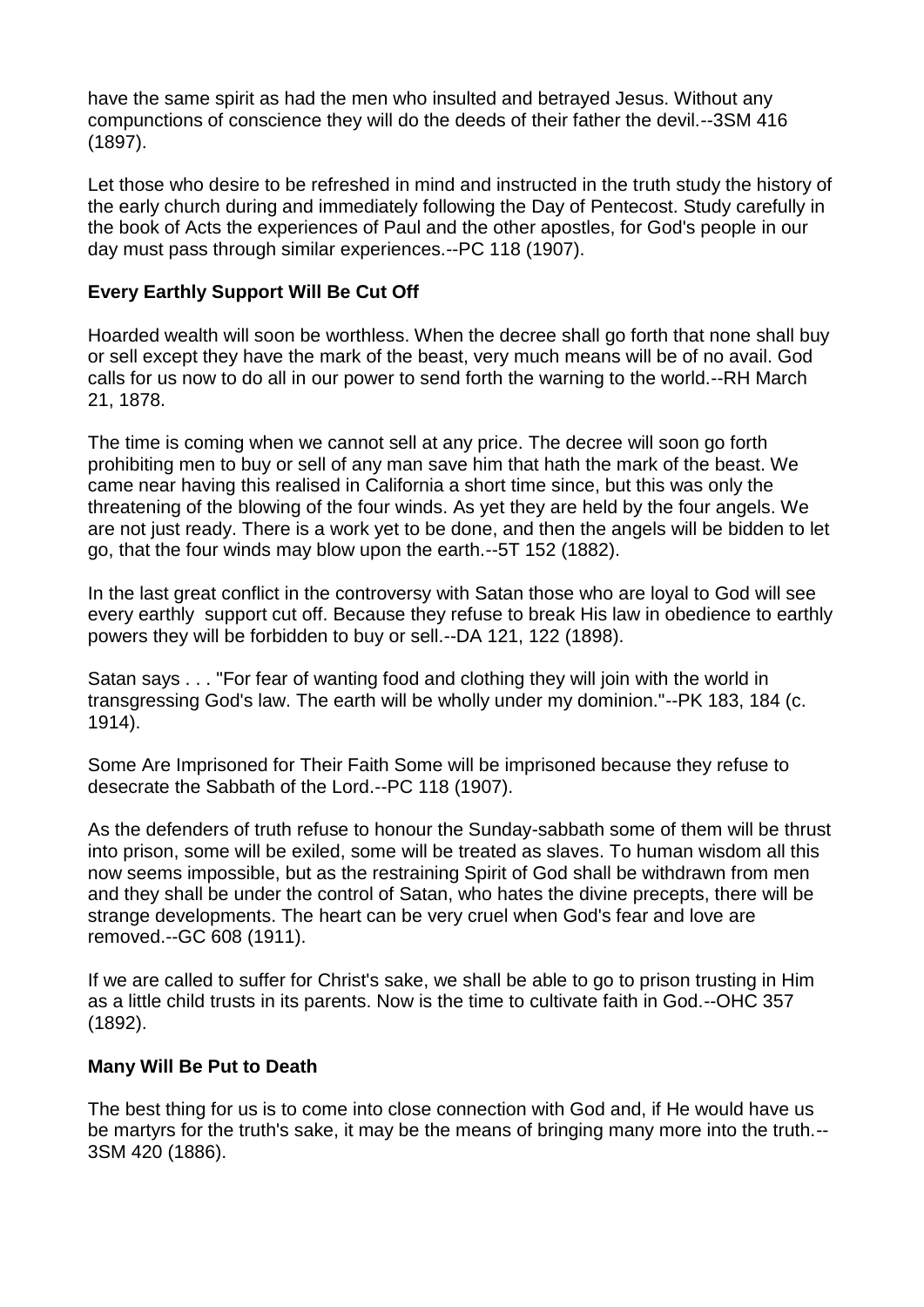Many will be imprisoned, many will flee for their lives from cities and towns, and many will be martyrs for Christ's sake in standing in defence of the truth.--3SM 397 (1889).

There is a prospect before us of a continued struggle, at the risk of imprisonment, loss of property and even of life itself, to defend the law of God.--5T 712 (1889).

Men will be required to render obedience to human edicts in violation of the divine law. Those who are true to God will be menaced, denounced, proscribed. They will be "betrayed both by parents, and brethren, and kinsfolks, and friends," even unto death.--PK 588 (c. 1914).

We are not to have the courage and fortitude of martyrs of old until brought into the position they were in. . . . Should there be a return of persecution there would be grace given to arouse every energy of the soul to show a true heroism.--OHC 125 (1889).

The disciples were not endowed with the courage and fortitude of the martyrs until such grace was needed.--DA 354 (1898).

#### **How to Stand Firm Under Persecution**

We shall find that we must let loose of all hands except the hand of Jesus Christ. Friends will prove treacherous and will betray us. Relatives, deceived by the enemy, will think they do God service in opposing us and putting forth the utmost efforts to bring us into hard places, hoping we will deny our faith. But we may trust our hand in the hand of Christ amid darkness and peril.--Mar 197 (1889).

The only way in which men will be able to stand firm in the conflict is to be rooted and grounded in Christ. They must receive the truth as it is in Jesus. And it is only as the truth is presented thus that it can meet the wants of the soul. The preaching of Christ crucified, Christ our righteousness, is what satisfies the soul's hunger. When we secure the interest of the people in this great central truth, faith and hope and courage come to the heart.-- GCDB Jan. 28, 1893.

Many, because of their faith, will be cut off from house and heritage here, but if they will give their hearts to Christ, receiving the message of His grace, and resting upon their Substitute and Surety, even the Son of God, they may still be filled with joy.--ST June 2, 1898.

#### **Persecution Scatters God's People**

As enmity is aroused in various places against those who observe the Sabbath of the Lord, it may become necessary for God's people to move from those places to places where they will not be so bitterly opposed.

God does not require His children to remain where, by the course of wicked men, their influence is made of no effect and their lives endangered. When liberty and life are imperilled it is not merely our privilege, it is our positive duty to go to places where the people are willing to hear the Word of life and where the opportunities for preaching the Word will be more favourable.--Ms 26, 1904.